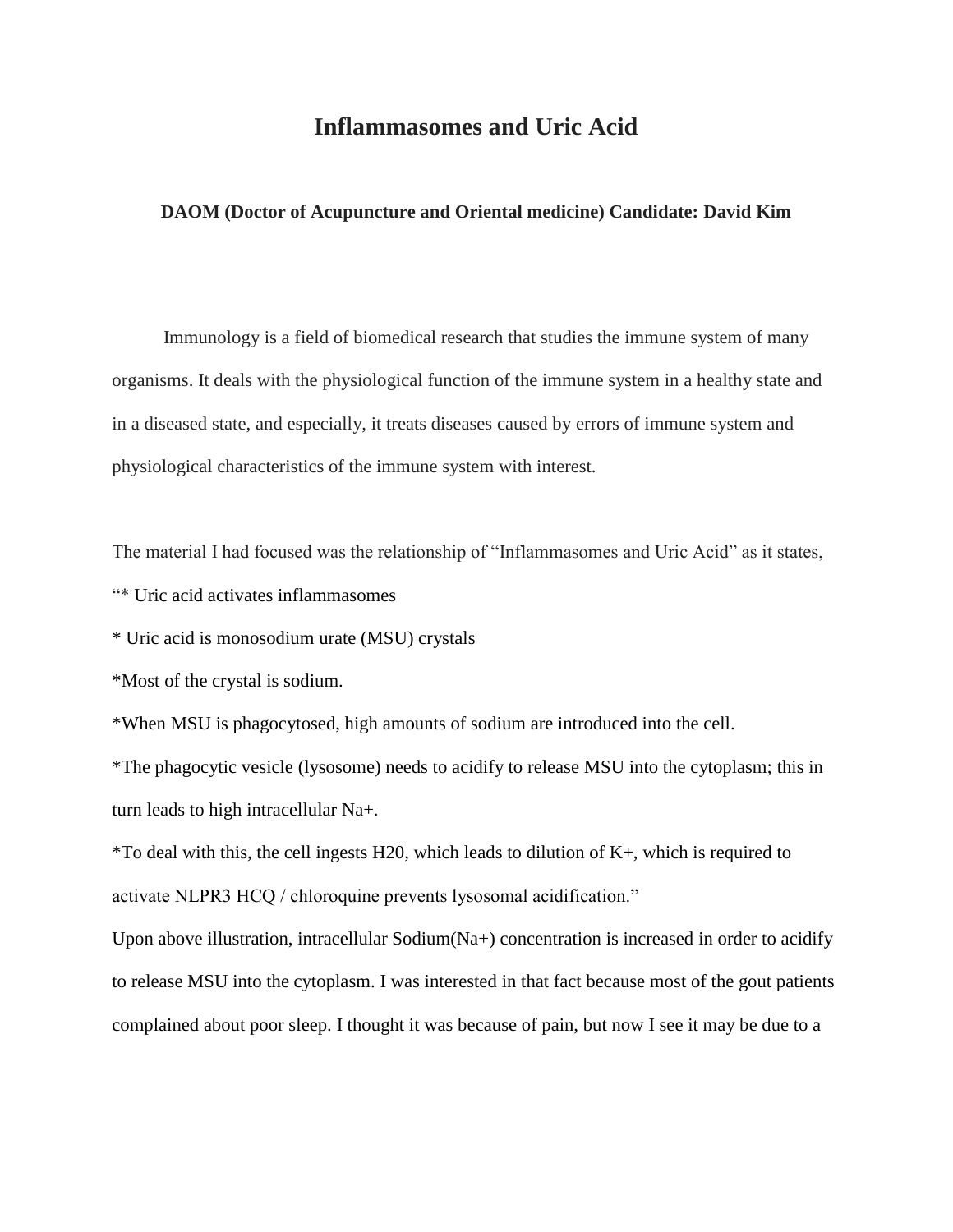high amounts of sodium which are introduced into the cell disturbing sleep, because sodium (Na+) is a well-known inhibitory mineral for the Parasympathetic Nervous System.



Another one of Dr. Nah's material which drew attention for me, was how to identify crystals in the blood sample. It says, "Crystals are rhomboid and weakly ⊕ birefringent under polarized light (blue when parallel to light)."

Another slide from Gout lecture illustrates as follows;

## **Free radical injury**

\* Free radicals damage cells via membrane lipid peroxidation, protein modification, and DNA breakage.

\* Initiated via radiation exposure (eg, cancer therapy), metabolism of drugs (phase I), redox reactions, nitric oxide (eg, inflammation), transition metals, WBC (eg, neutrophils, macrophages) and oxidative bursts.

\* Free radicals can be eliminated by scavenging enzymes (eg, catalase, superoxide dismutase, glutathione peroxidase), spontaneous decay, antioxidants (eg, vitamins A, C, E), and certain metal carrier proteins (eg, transferrin, ceruloplasmin).



In order to understand the above explanation about free radical injury, one must understand the concept about what a free radical is. According to the Wikipedia, "A **[free radical](https://en.wikipedia.org/wiki/Free_radical)** is an atomic or

molecular species with unpaired electrons on an otherwise open shell configuration. Free radicals play an important role in [combustion,](https://en.wikipedia.org/wiki/Combustion) [atmospheric chemistry,](https://en.wikipedia.org/wiki/Atmospheric_chemistry) [polymerization,](https://en.wikipedia.org/wiki/Polymerization) [plasma](https://en.wikipedia.org/wiki/Plasma_(physics)) chemistry,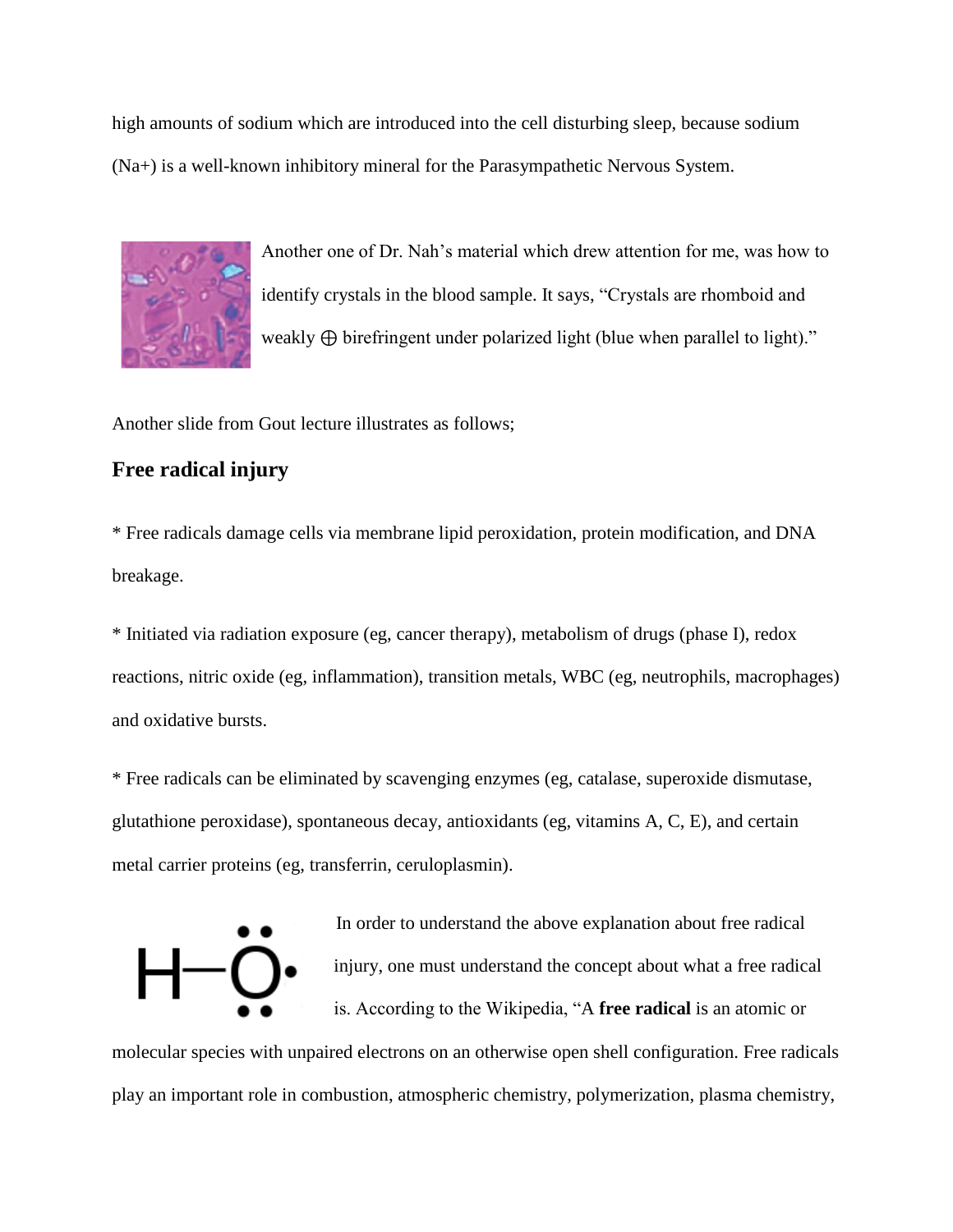[biochemistry,](https://en.wikipedia.org/wiki/Biochemistry) and many other chemical processes. In living organisms, the free radicals [superoxide](https://en.wikipedia.org/wiki/Superoxide) and [nitric oxide](https://en.wikipedia.org/wiki/Nitric_oxide) and their reaction products regulate many processes, such as control of vascular tone and thus blood pressure. They also play a key role in the intermediary metabolism of various biological compounds." Free radicals are produced in the human body upon exposure to toxins, viruses, germs, or fungi. Free radicals are being generated in our body just through breathing and living, therefore we cannot escape from this type of environment. In other words, under the sun, nothing is new. Slowly oxidizing free radicals are part of the natural process of aging. Cells which are damaged by this type of processing, called "free radicals", can be eliminated by scavenging enzymes.

**Conclusion:** People often express that they don't feel like how they used to, or sometimes feel fatigue, hyperactive, overweight, underweight, feel tired all the time, or have aches and pain. It means these symptoms are simply a reflection of the body out of balance. TCM practitioners are well aware of these types of expression when they face the patients, because the goal of TCM theory is prevention before it goes out of hand. As I review the lecture about immunology, I noticed that tremendous efforts and time have been put into find out and helping the patients who are suffering from all kind of conditions. On the other hand, our human body doesn't recognize any of those studies. It continues to function as used to through many millions of years, or at least many thousands of years; if someone doesn't agree with the length of time. Our body mechanism relies on three fundamental factors; eat, sleep, and defecation. If someone is trying to find out the reason why our body is out of balance, the first thing to consider is these fundamental factors. Eating is the first line of the digestive system which involves a variety of nutrition and ph balance. Sleeping is the next level of rest to rejuvenate the body for the next